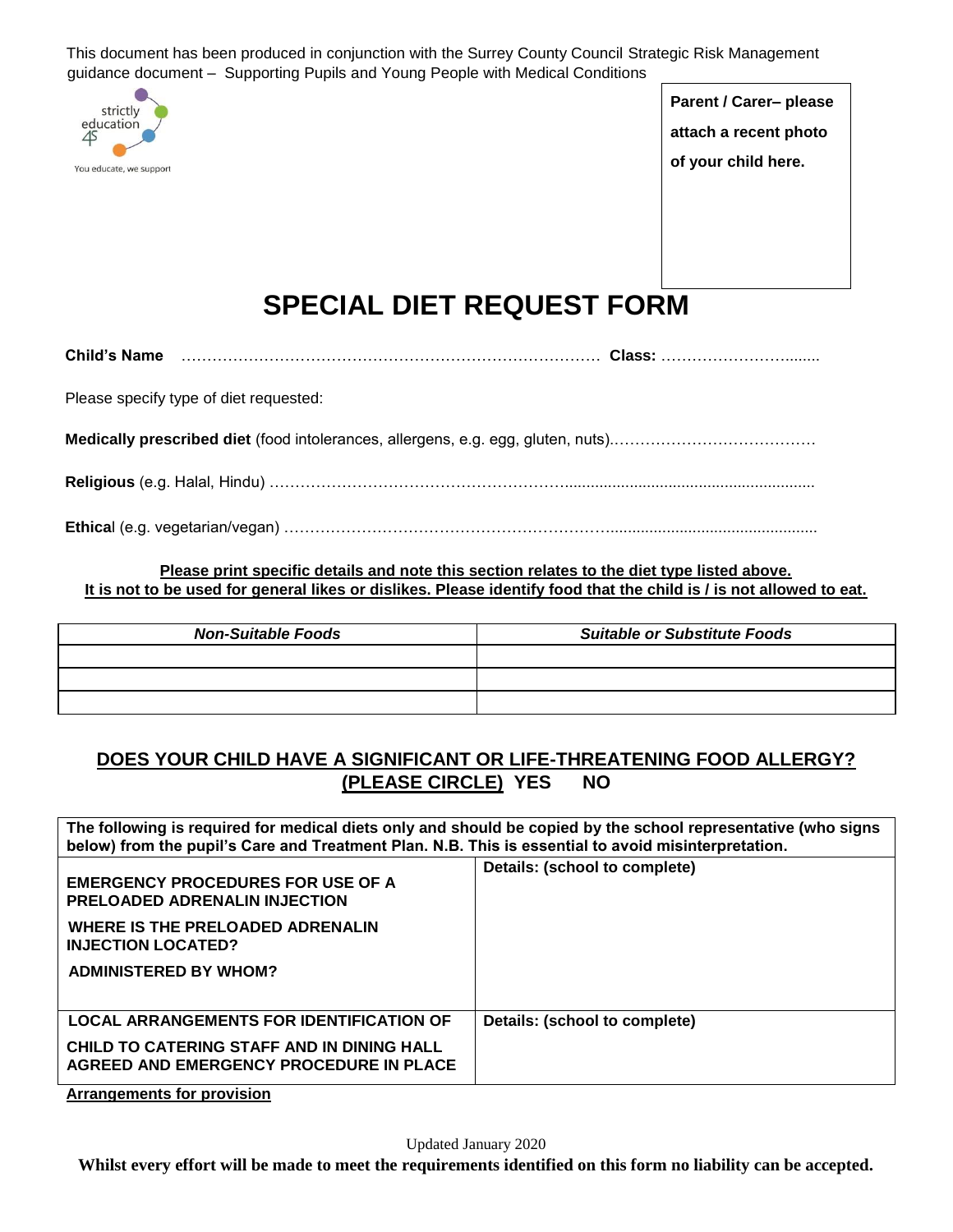Menu items containing allergens are produced in the same kitchen environment as allergy free menu items. Robust measures are in place to minimise or eliminate the contamination risk during storage, food production, cooking and service but please be aware that the environment is not allergen free.

It is the responsibility of the parent/carer to inform the school in writing of any changes to the pupil's allergy/intolerance.

Commercial Services offer a range of menu options to accommodate specific dietary requirements and the menu best matching these will be made available. Please note that specific menus are not developed for individuals.

#### **GDPR Statement for Special Diet Request Form**

Special Diets is an area of school meals provision where personal data of pupils is provided before any special diet can be safely served. This information can include the pupil's name, name of school, name of class, parent name, medical information and photograph of the child. This information is given willingly and with consent from the parent / guardian. Personal data is not stored by any member of Commercial Services central team or by Catering Services at Strictly Education 4S but held locally at the school for operational reasons.

Please be assured all information is held in accordance with data security and data retention policies and most importantly is held with the sole purpose of attending to pupils dietary needs to ensure the health and safety of the children and young adults to whom meals are served.

#### **Pupil photographs on kitchen walls**:

Photographs are not displayed in public view; they are provided with consent from the parents and placed in a discreet place behind the counter so only visible to catering staff.

### **Pupil photographs in folders**:

Photographs may also be stored in folders within the kitchen or catering office. These are stored in a secure manner and only available to the catering staff.

 **Pupil photographs in dining hall** Some schools choose to use photographs and detail dietary requirements on a child's place mat. Please check with your school if this practice is in place.

#### **Allergy information including special diet request form and medical notes**:

All special diet pupils should have a special diet request form, along with any medical correspondence, submitted before a special diet can be served. This information is provided with consent from the parent and stored in a secure folder within the kitchen or catering office and school office.

#### **Retention of Personal Data**

The data referred to will be retained only for the purposes of providing a special diet and will be confidentially disposed of when no longer required for this purpose.

Further information on how we ensure compliance with GDPR can be found at [https://www.surreycc.gov.uk/council-and](https://www.surreycc.gov.uk/council-and-democracy/your-privacy)[democracy/your-privacy](https://www.surreycc.gov.uk/council-and-democracy/your-privacy) <https://www.strictlyeducation4s.co.uk/privacy>

-------------------------------------------------------------------------------------------------------------------------------------------------------------------------------

I confirm that I have read and understood the above: **Signature:** …………………………………. **Print Name**: ………………………… *Parent Parent* **Date:** ………………………… **Signature:** …………………………………. **Print Name:** ………………………… **Date**: ………………………… *School Representative School Representative*  **Signature:** …………………………………. **Print Name:** ………………………… **Date** …………………………. *Unit Caterer Unit Caterer* 

*Termly Review Record* 

Updated January 2020

**Whilst every effort will be made to meet the requirements identified on this form no liability can be accepted.**